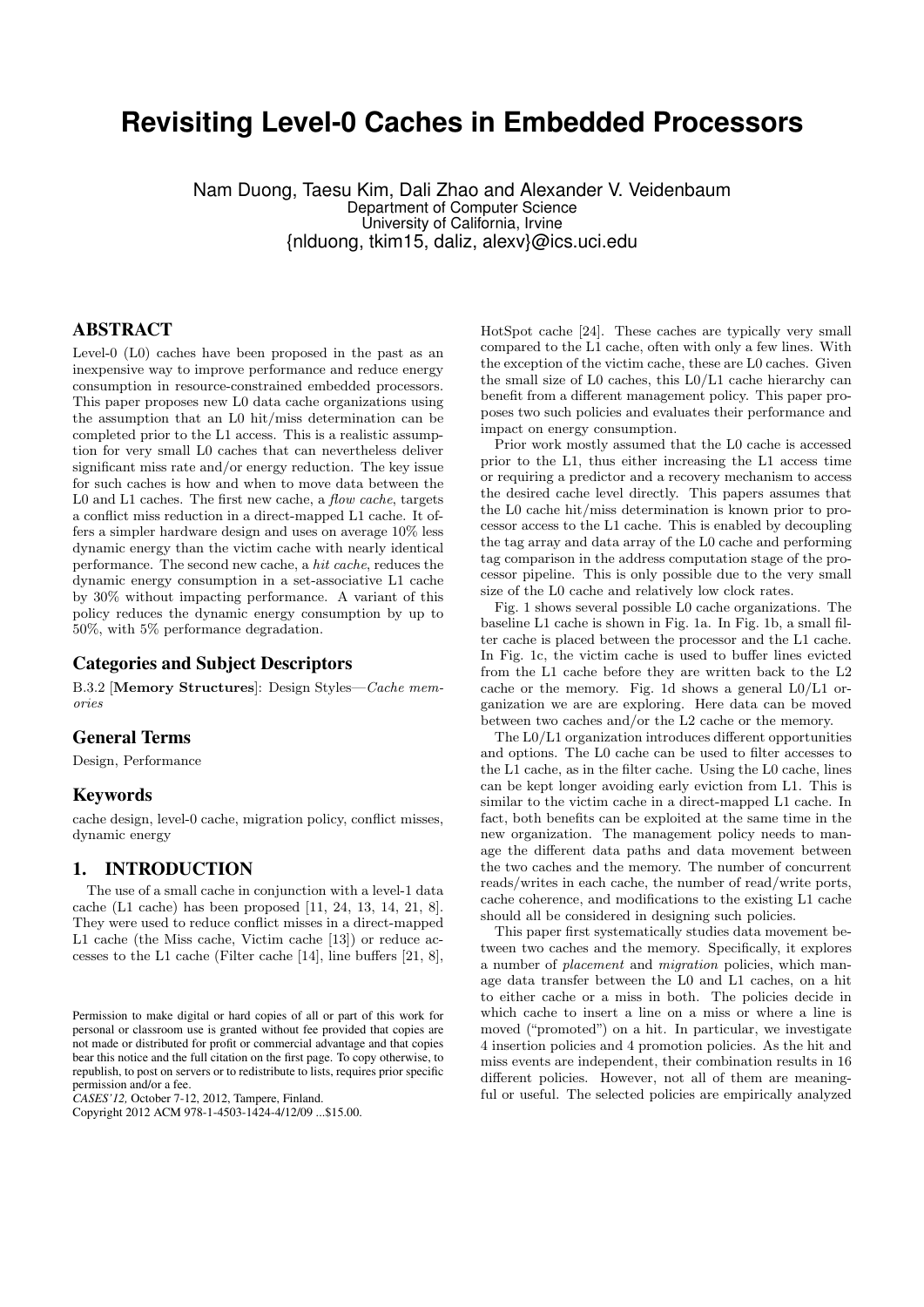

**Figure 1: Different cache organizations.**



**Figure 2: Reuse distance distribution.**

and compared to prior policies. While prior designs are effective, they can be further optimized to reduce the energy consumption.

Two new policies/organizations are proposed in this paper. A *flow cache* reduces conflict misses for a direct-mapped L1 cache. Compared to the modified victim cache it uses simpler hardware and less energy. A *hit cache*, is effective in filtering accesses to a set-associative L1 cache.

This paper makes the following contributions:

- 1. It studies possible migration policies between the L0 and L1 caches.
- 2. It proposes two new migration policies to enhance operations of the L0/L1 hierarchy.
- 3. It describes a practical design to support these policies.

The rest of the paper is organized as follows. In Sec. 2, by using distributions of reuse distances, we show design opportunities of a small L0 cache. Our exploration of migration policies is presented in Sec. 3. We also analyze potential applications of each design in this section. Evaluation framework is described in Sec. 4. Sec. 5 includes hardware designs and analysis of selected configurations. Sec. 6 differentiates our study to prior work, and finally Sec. 7 concludes.

## 2. BACKGROUND

When designing a cache, we can use reuse distance and its distribution as a guide to select the best cache organization [17, 6]. It can predict the hit rate of a cache with LRU replacement algorithm. In this paper, the reuse distance to a cache line is defined as the number of references to the same cache set since its insertion or promotion until it is accessed again. We study the distributions for 2 different cache configurations: a fully associative cache and a 256-set

cache to fully consider the effects of different cache mapping functions. The first configuration reflects the behavior of a fully associative L0 cache and the second corresponds to a direct-mapped or set-associative L1 cache. Using a simulator modeling a simple processor with the D-cache and I-cache, we collected memory traces of different benchmarks for each cache configuration for the D-cache. To simplify the calculation of reuse distance, we use a very large cache with very high associativity, so that no cache line will be evicted after its insertion. Distribution histograms are computed from the traces.

Fig. 2 shows the average distributions for different benchmarks using the methodology described in Sec. 4. As we can see, 96% of the accesses to a 256-set cache are immediate reuses. This implies high locality of accesses at the first level cache. L1 access latency is critical to processor performance, and a small increase in the miss rate can impact performance significantly. Therefore, a new L1 design should not increase the miss rate at this level.

Now let us consider the reuse distribution of the fullyassociative cache. About 29% of the accesses are immediate reuses, while 41% and 57% of the accesses reuses lines that are 2 and 4 accesses ahead of time respectively. This means a small fully-associative L0 cache with 2 or 4 blocks would be beneficial if we store cache lines with small reuse distance in it. The benefits include filtering accesses to the L1 cache and keeping cache lines longer.

## 3. MIGRATION POLICY

As shown in Fig. 1d, the introduction of the L0 cache creates a non-trivial design space. There are several dimensions of this space as data can be moved among caches and/or the memory. Examples include which lines should be moved, when and how. This section explores this design space. Recall that a migration policy manages cache line movements between the L0 and the L1 cache. We focus on two independent events which happen during accesses from the processor: a miss in both caches or a hit in either cache. The miss results in an eviction and an insertion while the hit results in a promotion of the hit line. We first explore different individual migration policies during these two events. We do not aim to list all possibilities, but the potential policies only. We also leave the discussion of hardware design and optimizations to a later section. The only big constraint in this section is the L1 cache is set-associative, while the L0 cache is a fully-associative one. This implies that a line from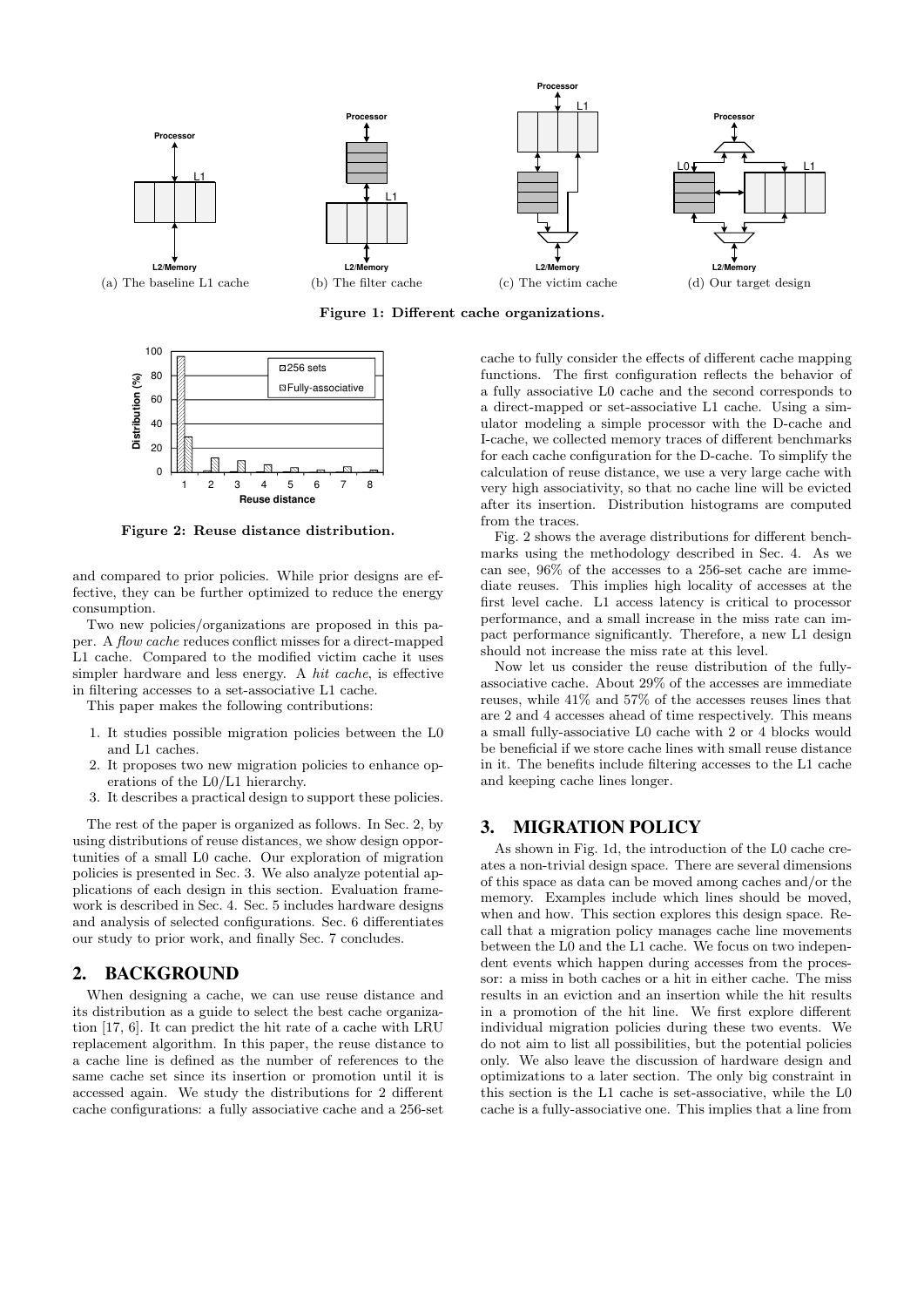

**Figure 3: Individual migration policies.**

the L1 cache can go to anywhere in the L0 cache, while an L0 line can be updated into a fixed set of the L1 cache only. Later in the section, we analyze selected combinations of policies and quantitatively compare them for their potential applications.

#### 3.1 Migration During an Insertion

Fig. 3a shows 4 different migration policies due to a miss. During this event, the missed line is inserted into a cache and replaces another line, and the victim can be either written back to the other cache or other levels. The first two policies, I0 and I1, only insert the missed line into either the L0 or L1 cache, respectively. There is no migration between two caches. Because the missed lines are less likely to be reused than the reused lines [18, 12], by inserting them into a cache only, pollution of the other cache is reduced. In the other two policies, I10 and I01, after the missed line is inserted into one cache, the victim is written to the other cache, and victimizes a line from that cache. In contrast to the two former policies, the purpose of these two policies is to keep lines longer in the cache<sup>1</sup>.

## 3.2 Migration During a Promotion

Fig. 3b shows different promotion policies. We classify them into 3 categories based on how the hit line is promoted and which cache should have higher priority.

**Separated.** The first and simplest policy is the separated promotion policy, PS in Fig. 3b. Upon a hit to each cache, the hit line is not promoted to the other cache, only state of the corresponding cache is updated.

 $L0 \rightarrow L1$ . In this category, the L1 cache has a higher priority than the L0 cache, where a hit to a line in the L0 cache brings it to the L1 cache and swaps with a line there, while there is no data movement during a hit to the L1 cache. It is the P01 policy in Fig. 3b. The victim cache, which employs the L0 cache as a backup for victims from the L1 cache, uses this mechanism.

 $L1 \rightarrow L0$ . This category emphasizes on the L0 cache, where the hit line in the L1 cache is *copied* to the L0 cache and replaces a line there<sup>2</sup>. A raising question at this point is how the evicted L0 line is treated. A simple solution, the P10 policy in Fig. 4d, is to write it back to other cache levels or the main memory. However, as the contents of lines in L0 may be modified by write hits, this policy must invalidate hit lines in the L1 cache once they are copied to the L0 cache to guarantee correctness.

While this policy is simple, as the L0 cache is very small. replacements happen frequently. Moreover, lines in L0 have short reuse distances as they are reused lines promoted from the L1 cache. This leads to degradation due to the eviction of reused lines in the L0 cache. The policy P101 in Fig. 4b is investigated as a solution for this issue. In this policy, an evicted line from the L0 cache is "saved" by writing back to the L1 cache. The closest study to this approach may be the filter cache [14] and the line buffers [21]. Later the multi-line buffer work [8] uses the L0 cache as a write-through cache, avoids this problem by writing back lines to the L1 cache which are modified during a write hit to the L0 cache.

## 3.3 Combined Migration Policies

In the previous sections we have described individually 4 insertion policies and 4 promotion policies. There are a total of 16 combinations. However, not all of them are meaningful or useful. In this section we analyze a selected number of policies and their names, as shown in Fig. 4. In the figure, each migration policy is shown with their insertion and promotion policies. For example, I10P01 is the policy of the insertion policy I10 and promotion policy P01. The baseline caches are shown in Fig. 4a. I1PS is the configuration with the L1 cache only, and I0PS corresponds to only L0 cache.

The combined migration policies described in this section are independent of replacement policy. A replacement policy changes the state of lines within a set of L1 or within L0, and is orthogonal to the migration policy. In our design, replacement state of a line is updated based on if a line is inserted to a cache or promoted within the cache, regardless if it is a hit to the D-cache. For example, a hit line from L1 being promoted to L0 is treated as an inserted line whereas it is a hit to L1. In this paper, we assume the LRU policy for both L0 and L1 caches.

This section also compares these combined policies in terms of hits and misses for both the D-cache using the simulation framework described in Sec. 4. For the purpose of comparison, the D-cache consists of a 4-way L0 and an 8KB direct-mapped L1 cache. Both L0 and L1 caches have line size of 32B and use LRU replacement policy. Fig. 5 compares them for two aspects. The first is the misses per kilo instructions (MPKIs) of the D-cache normalized to the baseline cache with L1 cache only (I1PS). The second is the hit rates to the L0 cache of different policies, including the L0 cache only configuration (I0PS), are shown. Here the hit rate is computed by the number of hits to L0 divided by

<sup>1</sup>Another possibility is inserting a missed line into both caches, as in the miss cache [13]. That work showed that the miss cache is less effective than the victim cache.

<sup>2</sup>Due to the difference in organizations of two caches, two lines can not be swapped as in the previous category.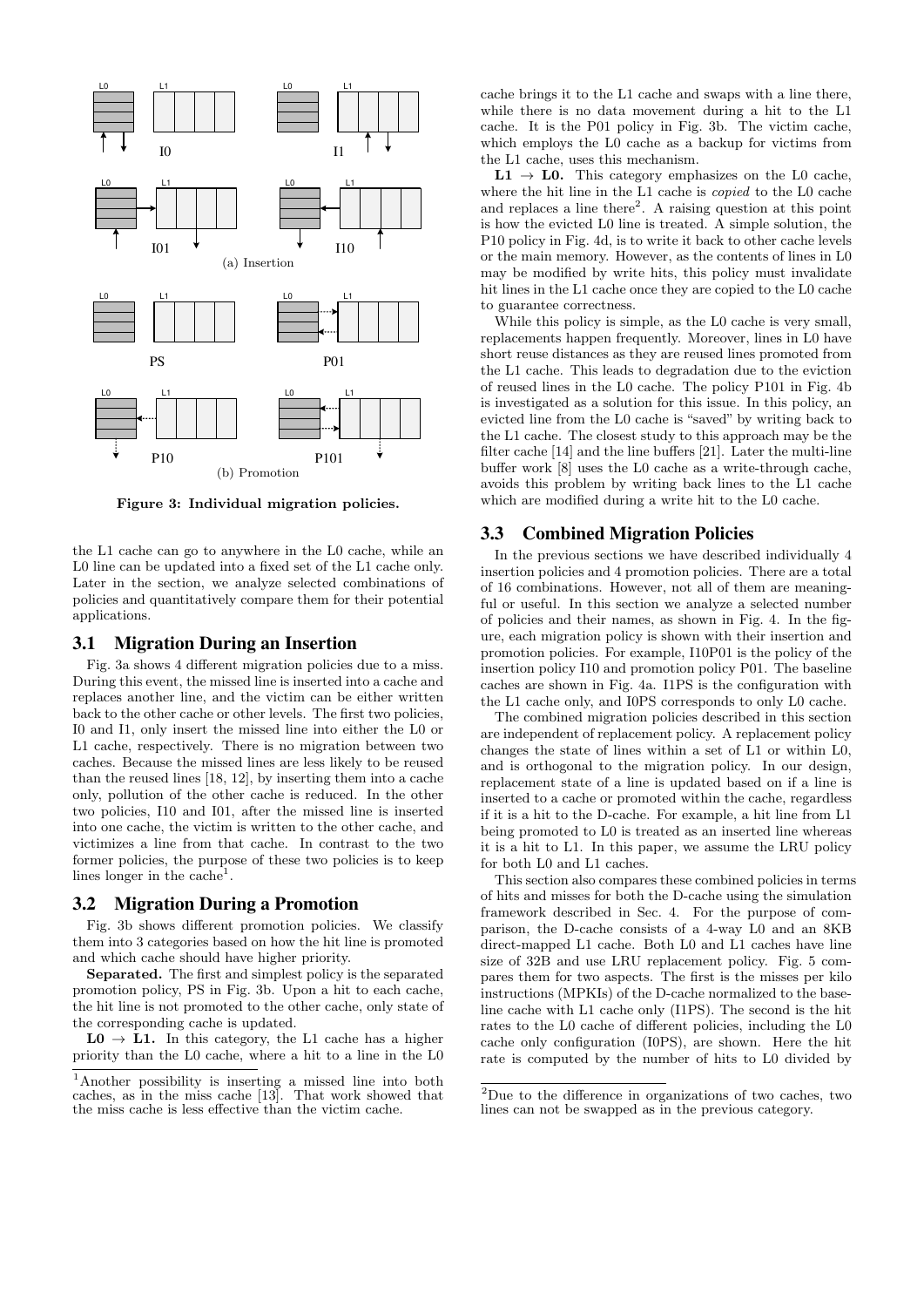

**Figure 4: Selected migration policies.**

total number of *accesses to the D-cache*. This is also the bypass rate to the L1 cache.

#### *3.3.1 The Victim Cache (VC)*

Fig. 4b shows the policy I10P01 which is the configuration of the victim cache. In this policy the L0 cache is used as a backup cache for the L1 cache. A line evicted from L1 is stored in L0 for a few more accesses before is really evicted. In the case of a hit to L0, the hit line is swapped with a line in the L1 cache.

Fig. 5 shows that the victim cache is effective in reducing conflict misses for the direct-mapped L1 cache. Compared to the baseline L1, the victim cache removes up to 37% misses to the D-cache. This was also observed in the original work of the victim cache.

## *3.3.2 The Flow Caches (FC)*

The flow caches are shown in Fig. 4c. Caches of this type have that name because a line inserted to the D-cache makes its way from a cache to another cache before is evicted to the main memory or other cache levels, hence they are kept longer before being evicted. Similar to the victim cache, the flow caches have potential application in a direct-mapped L1 cache. However, hardware design of the flow caches are simpler with no migration during a promotion. There are two caches of this type. In the first one, I01PS, missed lines are inserted into the L0 cache first, while in the other, I10PS, missed lines are inserted into the L1 cache first.

Now, let us compare them to the victim cache. In Fig. 5a, two flow caches have similar performance to the victim cache



**Figure 5: Comparing migration policies (See Fig. 4 for the abbreviations).**

for the D-cache. From the figure, the difference between their normalized MPKIs is negligible. Let us compare the victim cache and the I10PS configuration. Recall that their insertion policies are the same, and the difference is that the victim cache swaps lines between caches on an L0 hit, while the I10PS policy does not. This implies that a line in the L0 cache can provide as many hits as the ones in the L1 cache, and swapping them does not make much impact. This also explains a similar hit rate between I10PS and I01PS. Note that the victim cache is proposed for the high performance domain, and a simpler design as the flow cache can be achieved for the embedded domain without negatively impacting performance.

Besides, the L0 cache also has potential in reducing accesses to the L1 cache in the D-cache, as seen in Fig. 5b. In the victim cache, the L0 cache has a low hit rate, with only 1.6%. Meanwhile, these numbers for two flow caches are 24% and 10%, respectively. These numbers are the results of the fact that in the first configuration, I01PS, missed lines are inserted into the L0 cache first, and in the second one, I10PS, the data evicted from the L1 to the L0 cache stay in the L0 cache before being evicted. Because accessing the L0 cache requires less dynamic energy than the L1 cache, the flow caches have higher potential of reducing energy consumption.

As a result, a simple hardware design combined with energy saving opportunities makes the flow caches attractive in a D-cache with a direct-mapped L1 cache. Between two flow caches, I01PS has higher L0 hits compared to I10PS, thus we decide to use I01PS in design a flow cache.

#### *3.3.3 The Hit Caches (HC)*

As analyzed in Sec. 2, the L0 cache can be used to filter accesses to the L1 cache. This is done by storing high locality lines in this cache. One class of such line is the reused lines. First, missed lines are inserted into the L1 cache and upon a hit they are promoted to the L0 cache. For this purpose, the L0 cache is called the hit cache, as illustrated in the first two configurations, I1P10 and I1P101 in Fig. 4d. The different between the two policies is that in I1P10, the evicted line from the L0 cache is written back to the memory while in I1P101, it is written back to the L1 cache. For comparison purpose, we also include two other policies, I01P10 and I01P101, which are similar to the described ones, except that a missed line is inserted into the L0 cache first. Note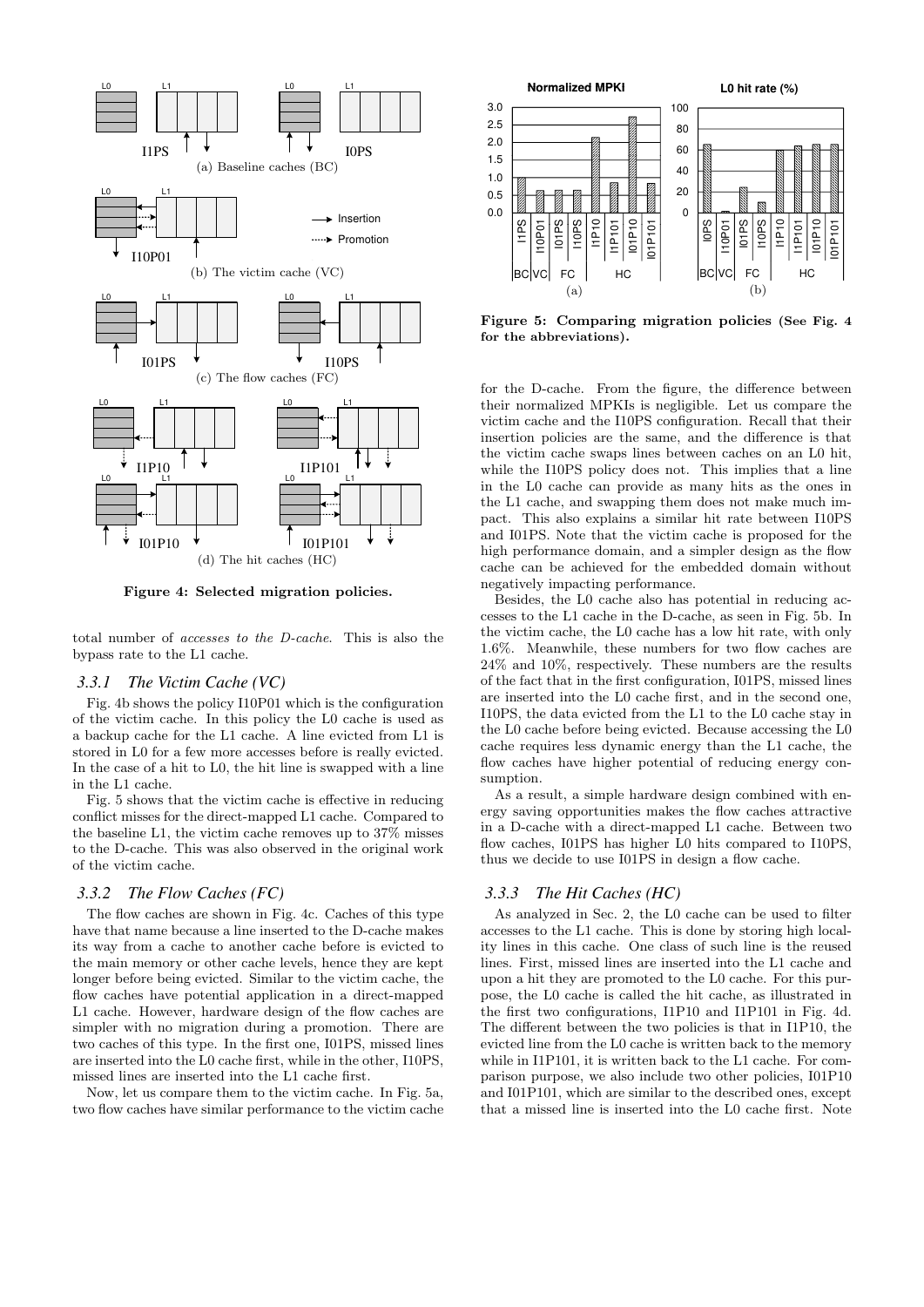| Cache                       | Migration policy |                     |                                    | Potential application       |                             |
|-----------------------------|------------------|---------------------|------------------------------------|-----------------------------|-----------------------------|
|                             | <b>Name</b>      |                     | Insertion   Promotion              | Target L1 cache Description |                             |
| Flow cache $(FC)$   $101PS$ |                  | $LO \rightarrow L1$ | Separated                          | Direct-mapped               | Reducing conflict misses    |
| Hit cache (HC)              | I1P101           | L1 only             | $L1 \rightarrow L0 \rightarrow L1$ | Set-associative             | Reducing energy consumption |

**Table 1: Summary of selected migration policies.**

that I01P101 is very similar to the filter cache [14] or block buffering work [21].

Performance of different hit caches are compared at the last 4 bars in Fig. 5 for the D-cache. Due to the fact that I1P10 and I01P10 evict lines from the L0 cache while invalidating lines in the L1 cache, frequent L0 replacements result in overall degradation. I01P10 even has higher misses than I1P10.

This issue is not seen in the other two policies, I1P101 and I01P101. As described previously, they save the evicted lines from L0 by writing them back to the L1 cache. In fact, they even have less misses compared to the baseline L1 – I1P101 removes 14% misses while I01P101 removes 16%. So, where can they be applied? Let us consider the L0 hit rates (Fig. 5b). All 4 policies have high hit rates to the L0 cache, with at least 60%, and are similar to the baseline L0 cache only. This means that more than half of the accesses to the L1 cache are filtered, and I1P101 and I01P101 can be used to filter accesses to the L1 cache while not impacting performance. Compared to I01P101 which is similar to the filter cache, I1P101 will be more attractive because it has simpler hardware design. It can be concluded that the I1P101 policy is potential in filtering accesses to the L1 cache in the D-cache, especially when the L1 cache is large or has high associativities.

#### *3.3.4 Summary*

In this section, we have analyzed and compared different migration policies, and found two configurations which have potential enhancing L1 cache operations. Table 1 summaries their descriptions. Depending on the migration policy, each configuration has its own application for a specific target cache. The flow cache targets a direct-mapped data cache to reduce conflict misses. The hit caches are used to reduce energy due to the accesses to the L1 cache. We will describe in detail their designs and compare to prior designs in a later section.

# 3.4 Multi-core Environment

Until this point we have described different migration policies for the L0 cache. For the migration policies which do not have inclusiveness, this is achieved by also moving the state of a line state during the migration. In the other case, as in Fig. 4d, line state is also updated along with the update of a line's content. This helps make the design transparent to a multi-core configuration.

# 4. SIMULATION FRAMEWORK

We evaluate the parallel L0 cache and migration policies using the gem5 simulator [5]. For the purpose of comparing hit and miss rates of an in-order embedded processor, we model a simple single-stage in-order processor. The system has split D-cache and I-cache. There are no other levels of caches, but these two caches are connected directly to

| Parameter                    | Configuration               |  |  |
|------------------------------|-----------------------------|--|--|
| Processor (in-order)         |                             |  |  |
| Pipeline Depth               |                             |  |  |
| Issue Width                  | 1 instruction/cycle         |  |  |
| Width                        | 32 bits                     |  |  |
| L1 cache (set-associative)   |                             |  |  |
| Line size                    | 32B                         |  |  |
| Cache size                   | 4KB, 8KB, 16KB              |  |  |
| Associativity                | $1$ way, $2$ ways, $4$ ways |  |  |
| Interface ports              | 1 read, 1 write             |  |  |
| L0 cache (fully-associative) |                             |  |  |
| Line size                    | 32B                         |  |  |
| Associativity                | 2 ways, 4 ways, 8 ways      |  |  |
| Interface ports              | 1 read, 1 write             |  |  |

**Table 2: Processor configuration.**

|                          | Tag            |      | Data $\parallel$ Total |
|--------------------------|----------------|------|------------------------|
| $\overline{64B}$ (2-way) | 1.12           | 1.77 | 2.89                   |
| $128B$ (4-way)           | 1.92           | 2.33 | 4.25                   |
| $256B$ (8-way)           | 3.55           | 3.46 | 7.01                   |
|                          | $(a)$ L0 cache |      |                        |

|                  | 1 way | 2 ways         | 4 ways |
|------------------|-------|----------------|--------|
| 4KB              | 4.14  | 7.24           | 12.46  |
| 8 <sub>K</sub> B | 5.17  | 10.83          | 19.44  |
| 16KB             | 7.36  | 18.90          | 27.33  |
|                  |       | $(b)$ L1 cache |        |

**Table 3: Energy consumption (pJ) of an access to the L0 and L1 cache.**

the main memory. Various configurations are described in Table 2.

We study our design using benchmarks from the MiBench suite [10] (basicmath, qsort, susan, jpeg, lame, tiff, typeset, dijkstra, patricia, ghostscript, rsynch, stringsearch, blowfish, sha, adpcm, CRC32, FFT), the CommBench suite [23] (cast, drr, jpeg, reed, zip) and the MediaBench suite [15] (adpcm, epic, g721, gsm, jpeg, mpeg2). Some benchmarks are excluded due to compilation or runtime errors. Each benchmark was complied using a cross compiler for Alpha architecture and is run for 200M instructions or until completion. For each benchmark, all possible inputs are used. The resulting total number of executions is 46. We do not report results for individual benchmarks but their averages.

We use Cacti [22] to estimate energy consumption of accesses (read or write) to the L0 and L1 caches using the 65nm technology, as shown in Table 3. We do not use newer Cacti versions as they are not aimed to support small caches. For the L0 cache, because the tag and data arrays are decoupled, when checking for L0 hit, only the tags are accessed. The data array of the L0 cache only consumes energy during the real accesses to it. In Table 3a, energy for three L0 sizes are shown. Table 3b shows the energy consumption of the L1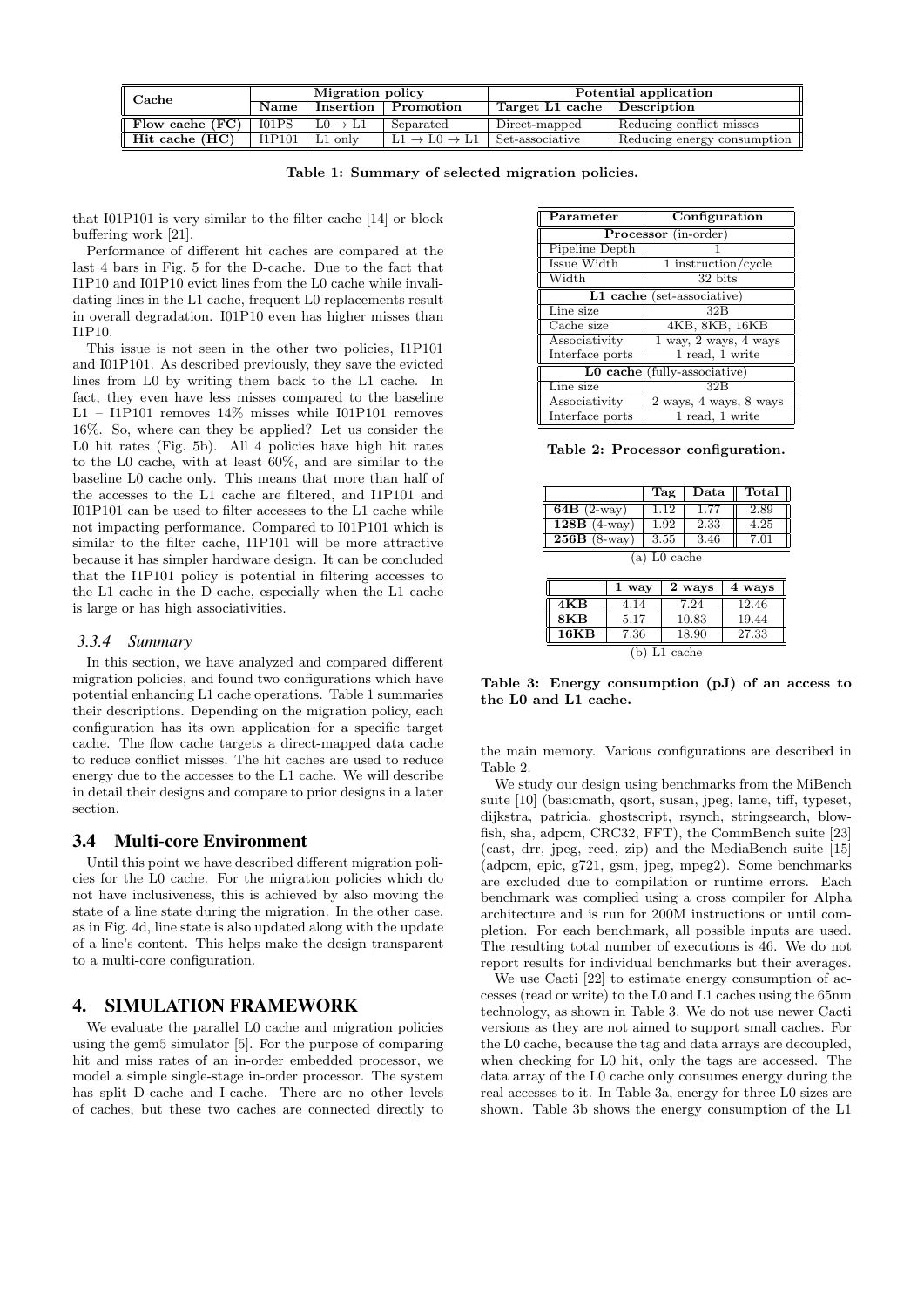cache with different sizes and associativities. The tag and data arrays of the L1 cache are accessed in parallel.

We use the following model to estimate energy consumption. Let us denote  $H_C$  and  $A_C$  as the number of hits and accesses in the cache *C*, where *C* is *L0*, *L1* or *D* (D-cache); and  $E_{L0T}$ ,  $E_{L0D}$  and  $E_{L1}$  as the energy of one access to the L0 tag, L0 data and L1, respectively (Table 3). We have the following observations. First, the L0 tag array is accessed on every reference from the processor. Second, an L0 hit does not access the L1 cache and only the L0 data array is accessed. Third, an L0 miss results in an access to the L1 cache. Finally, let  $M_{L0}$  and  $M_{L1}$  denote the number of L0 and L1 accesses due to the migration between two caches. Energy accessing the D-cache is computed as:

$$
E = A_D * E_{LOT} + H_{LO} * E_{L0D} + (A_D - H_{L0}) * E_{L1}
$$
  
+ 
$$
M_{L0} * (E_{LOT} + E_{L0D}) + M_{L1} * E_{L1}
$$

Dividing by  $A_D$  we have the average energy of an access:

$$
E_A = E_{LOT} + HR_{Lo} * E_{LOD} + (1 - HR_{LO}) * E_{L1} + WB_{Lo} * (E_{LOT} + E_{LOD}) + WB_{L1} * E_{L1}
$$

Where  $HR_{L0}$  is the L0 hit rate;  $WB_{L0}$  and  $WB_{L1}$  are the fractions of writebacks to the destination L0 or L1 cache from the other cache, respectively. These factors are normalized to the number of D-cache accesses. In this model we do not include energy consumption of the control logic as it is negligible.

#### 5. CACHE DESIGN AND APPLICATIONS

In this section we describe in detail hardware designs of each migration policy. This includes the interface between the processor and the caches, and the hardware design of each migration policy.

#### 5.1 Processor-Cache Interface

In this section, we describe hardware design for the interface between the processor and the caches. This includes the accesses from the processor and the writeback of read data to the processor. For the first aspect, prior studies have shown that the addition of a L0 cache in between the L1 cache and the processor can degrade performance significantly if the hit rate at L0 is not enough to compensate the increased distance between L1 and the processor [14]. Various solutions were proposed to avoid such negative impact. In [24], mechanism to decide access to L0 or L1 at the instruction cache is integrated into the BTB. The block buffering work [21] implemented a write-through L0 cache, and decision to access L0 or L1 is known after the set IDs are decoded. In [16], the decision of which way to access is done in parallel with the access to the LSQ.

Our design is based on three observations. First, the number of L0 line tags to compare is very small and they are known early. Second, we target embedded domain, where the high-end processors are clocked at around 1GHz. And third, we observe that the address generation unit (AGU) is often assigned a stage as in ARM processors [1]. This stage takes place after the register read and before the memory access<sup>3</sup>. The AGU is just shift/addition of a base address with an offset, and is fast. The data cache organization with L0 and L1 caches is shown in Fig. 6.



**Figure 6: Processor-cache interface.**

In this figure, the target architecture is the ARM11 processor [1]. Note that the cache access takes one or more cycles depending on the implementation. All memory instructions such as coprocessor load/store or load/store instructions use this AGU logic. In our design, the output of generated address is compared with all tags stored in L0 tag memory. The AGU was modeled using Verilog-HDL and synthesized using the TSMC 65nm TC library. The maximum clock speed for this block is 1GHz with 13% timing margin for place and route. This can be further reduced by overlapping the AGU and the tag comparison.

The outputs from the L0 and L1 caches are multiplexed with other sources, such as from coprocessors, at the writeback stage.

### 5.2 The Flow Cache – Reducing Conflict Misses

#### *5.2.1 Hardware Design*

Recall that the flow cache inserts a missed line into the L0 cache first, and upon eviction the line is migrated into the L1 cache. On a hit to either cache, no data movement happens, but the state of the cache which is hit is updated. In a conventional design, upon a miss to the L1 cache, a line is evicted and the missed line is inserted through the refill path. This can happen in one or more cycles depending on line size and bus width. With the introduction of the L0 cache, victim selection at the L0 and L1 cache are done in parallel, and the migration from L0 to L1 happens in parallel with the refill to L0 and writeback from L1. This implies that the L0 cache does not create any extra latency due to data migration, and the simplicity of hardware design makes it suitable in a low-end embedded processor.

#### *5.2.2 Analysis*

Fig. 7 compares different techniques to reduce conflict misses in different direct-mapped L1 caches. The techniques include increasing associativity, using modified victim caches and using flow caches. In the figure, three metrics are compared: misses per kilo instruction (MPKI) of the D-cache, the L0 hit rate of the victim caches and the flow caches, and energy consumption. The first and the last metrics are normalized to the baseline direct-mapped L1 cache. The second is the real hit rate computed by the number of L0 hits divided by the number of D-cache accesses. Note that this is also the L1 bypass rate.

<sup>3</sup> In ARM Cortex-M3 [2], while the AGU does not take a whole stage, its clock speed is low, around 100MHz [20]).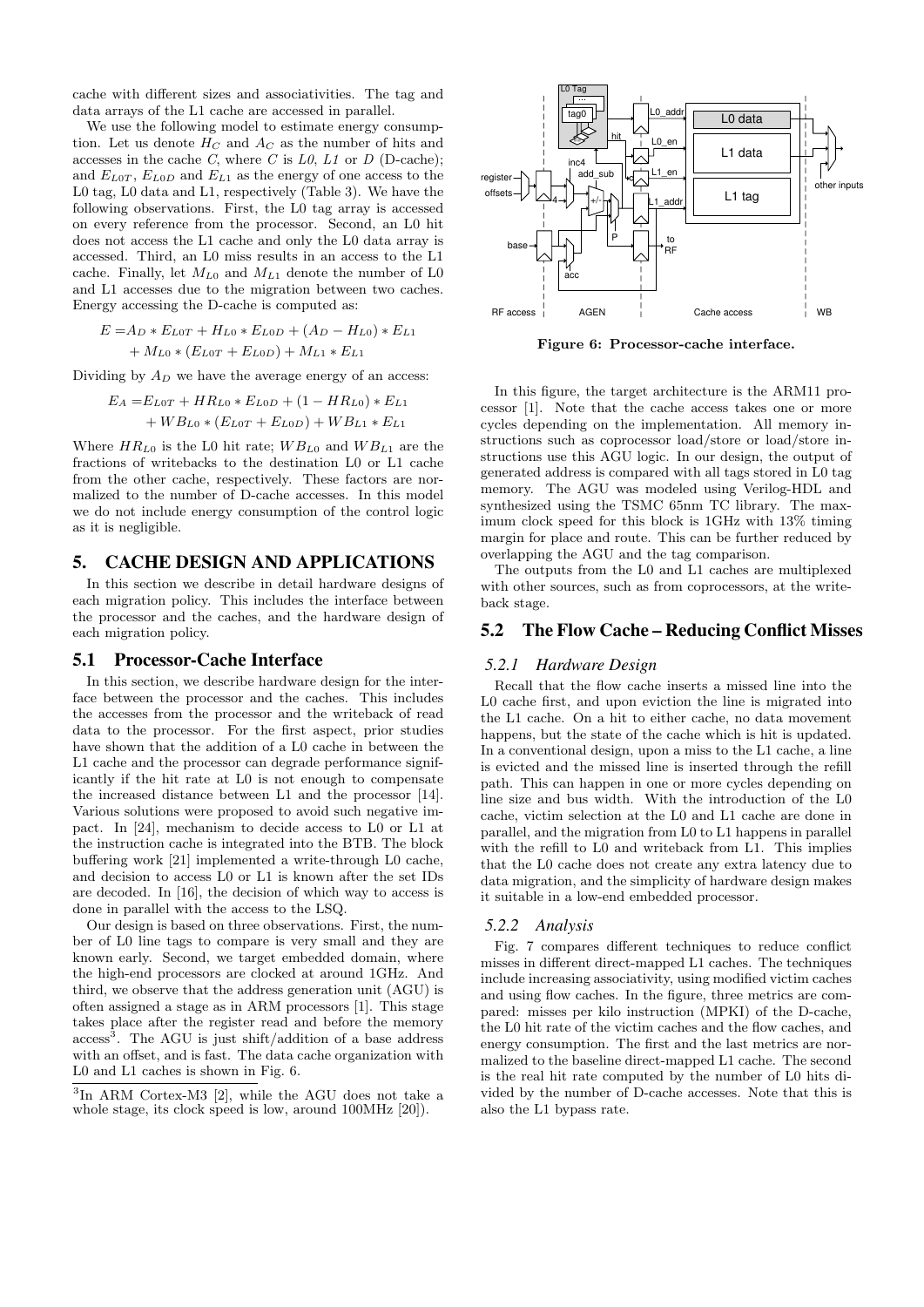

**Figure 7: Comparing techniques to reduce conflict misses (VC – victim cache, FC – flow cache).**

First, increasing the associativity is known to be effective in reducing conflict misses. For example a 2-way 16KB L1 cache has around 40% fewer misses compared to the directmapped L1 cache of the same size. However, the performance improvement results in the increase of dynamic energy consumption. Doubling the associativity increases the dynamic energy by 1.7 to 2.5 times, meaning that increasing the associativity is not always a good choice.

Second, the victim caches are also effective in reducing conflict misses. A 2-way victim cache can remove around 20% while an 8-way one around 40%. Using victim cache requires less energy consumption compared to increasing associativity. For example, a 2-way victim cache increases the dynamic energy by 15% to 28% compared to the baseline. The numbers are higher for a 4- or 8-way victim cache. The reason of low energy consumption is a small L0 cache, which consumes much less energy compared to a large L1 cache.

While the victim cache has been more effective than increasing the associativity, our results also show that using a flow cache is a competitive choice to the two other methods due to two reasons. The first is performance. The flow cache, with simpler hardware design, achieves almost as much miss reduction as the victim cache of the same size. The second reason is dynamic energy consumption. Results show that a flow cache consumes less energy compared to a same-size victim cache. For a 4KB L1 cache, a 2-way L0 cache implemented as a flow cache consumes 14% more energy while 20% misses are removed, while a same size victim cache consumes 27% energy to remove a similar number of misses. Energy reduction is even more effective when the cache size is increased. A 2-way L0 cache increases only 6% more energy for a 16KB L1 cache to remove 20% misses. In general, the flow cache further optimizes energy consumption while still achieves similar performance. Note that the benefit does not simply come from having more data arrays. Our results (not shown here) confirm that a 4KB direct-mapped L1 plus an 8-way L0 perform as well as a 8KB direct-mapped L1 cache, while the size is only 53%.

To understand the effectiveness of the flow cache, let us compare the hit rates of the L0 cache. Fig. 7 also shows the L0 hit rates of different victim caches and flow caches. It is shown that the L0 cache used as a victim cache has a hit rate of less than 3% for all configurations, while for the flow caches it is much higher, from 10% to 40%. The L0 hit rate in the flow caches is high in a small L1 cache. By filtering accesses to the L1 cache, energy consumption is smaller than the victim cache.

In summary, the effectiveness in reducing conflict misses combined with simple hardware design and low energy consumption makes the flow cache attractive in enhancing oper-



**Figure 8: Migration during hit to the L1 cache in the hit cache.**

ations of a direct-mapped L1 cache, especially in a low-end embedded processor.

# 5.3 The Hit Cache – Reducing Energy Consumption

#### *5.3.1 Hardware Design*

As shown in the previous section, the hit cache is used to reduce accesses to the L1 cache, hence is effective in reducing energy consumption for a set-associative cache. Unlike the filter cache, on a miss to both caches, it inserts a missed line into the L1 cache only. The L1 cache is bypassed on a hit to the L0 cache. During a hit to the L1 cache, the hit line is promoted to the L0 cache and replaces a line there. The evicted line is written back to the L1 cache, as illustrated in Fig. 8. In this figure, an access results in a hit to line B1 of a set S in the L1 cache, and victim selection finds a victim B2 in the L0 cache. B2 is written back to the L1 cache and replaces a line B3 in a set S' there. B1 is copied to the L0 cache in the place of B2. Now B1 and B2 become identical. It can be observed that if the access to B1 is a read, then the writeback of B3 can not be happen in the same cycle with reading B1 because we only allow 1 read and/or 1 write at any cycle. In this section, we describe a hardware implementation to support this policy. The hardware design must satisfy that the number of accesses to the L1 cache is minimized to save energy, while performance is not significantly impacted.

In [21, 8] the block buffers are used to store a cache line which are likely to be reused. This is enabled by placing the buffers close to the data array of the L1 cache, before the multiplexing to choose desired word. We also implement a similar mechanism to enable fast migration between the L0 and L1 cache, by moving the L0 data array close to the L1 data array, as depicted in Fig. 6. Note that the caches are also close to the AGEN unit, therefore while the tag and data arrays of the L0 cache are decoupled, the distance is short, allowing fast updates of the L0 cache. An alternative is to use the latches for buffering lines when migrating data between two caches. This is similar to the write buffers which are popular in multi-cycle pipelined caches.

We investigate two hardware implementations for the hit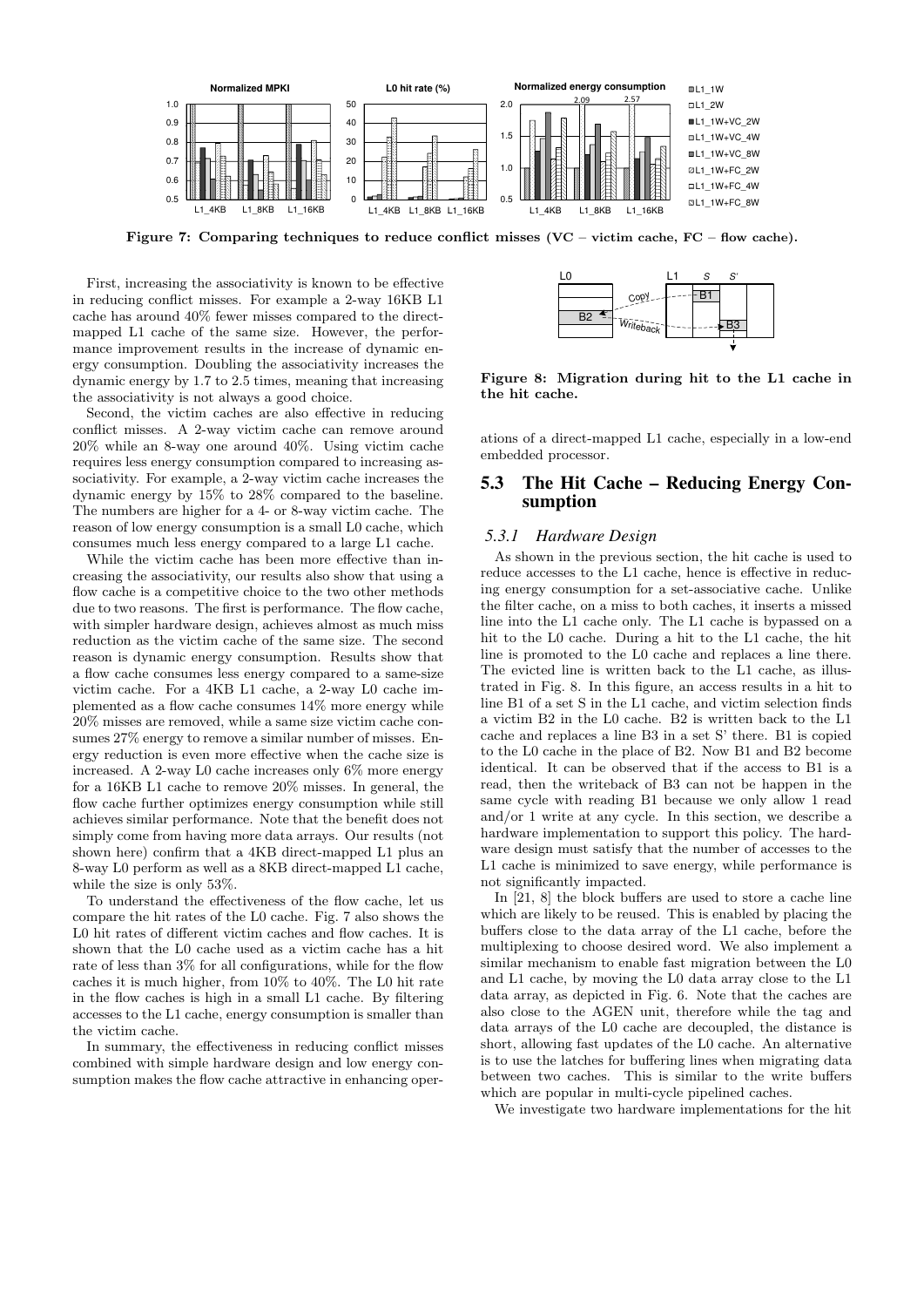

**Figure 9: State transition of L0 lines.**

cache, depending on when and how to write B2 back to the L1 cache, the *eager* and the *lazy* mechanisms, described as follows.

**Eager update.** In this design, each valid line in the L0 cache always has a copy in the L1 cache, and a write hit into the L0 cache also updates line content in the L1 cache. There is no need to search for the victim B3 and a line B2 when evicted from the L0 cache is simply discarded. Also, the miss rate of this implementation does not change compared to the baseline L1 cache. In this design, the L0 cache operates as a write-through cache, and an eviction of the L1 line also invalidates its L0 copy, if existing. Note that the works in [14, 21, 8] also use this approach. Because this policy updates the L1 copy content of B2 every write hit, we call it the eager design.

Lazy update. An alternative design is the lazy design, which delays the update until B2 is evicted. Compared to the eager design, this design has more potential to reduce accesses to the L1 cache, especially when B2 is written multiple times before it is evicted from the L0 cache. In this design, it is not required to force B2 to have a copy. Instead, when the B2 line is modified, its copy in the L1 cache is *invalidated*, by updating the corresponding valid bit. B2 can only be written back to the L1 cache if and only if B3 is an invalid line. We also allow the replacement of the L1 copy without invalidating the L0 line as in the write-through cache.

To support this mechanism, each L0 cache line is instrumented with an extra *copy* bit, the **C** bit, to indicate whether it has a valid copy in the L1 cache. The state transition is shown in Fig. 9. When a line is hit in the L1 cache, it is copied to the L0 cache, and the **C** bit is set. This bit is unset if the L0 line is modified due to a write hit or the L1 copy is evicted (which does not happen frequently). Note that in a write hit the L1 line is invalidated. The state does not change if the access is a read hit in the L0 cache. When the line is evicted due to a promotion from the L1 cache, the **C** bit is updated for the *new* line and cache migration is performed. The migration is done with the awareness of hardware constraints. If the previous line has **C** set, then it is simply discarded and the new line has a copy in both caches (**C** is set). If the evicted line has **C** unset, a read hit in the L1 cache does the writeback of the line to the L1 cache, and the new line is read from the L1 cache and written into the L0 cache. In this case, there is 1 read and 1 write happening in each cache. Otherwise, if it is a write hit in the L1 cache, there are two writes happen in the L1 cache, one is the write access and the other is the writeback to the L1 cache. Due to the constraints, only the writeback to the L1 cache is done. The hit line is read from the L1, modified and written into the L0 cache without having a copy in the

L1 cache. In the figure, the promotion due to a write in the L1 cache results in the unset **C** bit.

| Algorithm 1 Promotion during a hit to B1 in L1.                         |  |  |  |  |
|-------------------------------------------------------------------------|--|--|--|--|
| <b>Note</b> – $set(Bi)$ : set ID in L1 of Bi, Bi.C: bit <b>C</b> of Bi. |  |  |  |  |

| $1.0000$ $0.001$ $1.000$ $1.001$ $1.01$ $1.01$ $1.01$ $1.000$ |
|---------------------------------------------------------------|
| 1: Find victim B2 in L0                                       |
| 2: if $B2$ is invalid then                                    |
| 3: Copy $(B1 \rightarrow B2)$                                 |
| 4: else if $B2.C = true$ then                                 |
| 5: Discard B2                                                 |
| 6: Copy $(B1 \rightarrow B2)$                                 |
| 7: else if $set(B1) = set(B2)$ then                           |
| 8:<br>Swap B1 and B2                                          |
| $9:$ else                                                     |
| 10: Find victim B3 from $set(B2)$                             |
| 11: if B3 is invalid then                                     |
| 12:<br>Move B2 to the position of B3                          |
| 13:<br>else                                                   |
| 14:<br>Write back B2 to main memory                           |
| $15:$ end if                                                  |
| 16:<br>Copy (B1 $\rightarrow$ B2)                             |
| $17:$ end if                                                  |
|                                                               |

In Fig. 9 we have shown the state transition, including a promotion from the L1 cache. Let us describe how the migration is performed in this case. Using the notations in Fig. 8, the algorithm is shown in Alg. 1. There are 3 possibilities after B2 is already valid. First, if B2 has an L1 copy (bit **C** is set), it is simply discarded and B1 is copied to B2 (in the case of a write, data is written into both lines). Second, if B1 and B2 are in the same set, they are simply swapped. In these first two cases, because at most 1 read and 1 write happen to each cache, the read and write can be done in one cycle. In the last case, because L1 has only one read port then there is no available port to write back B3, hence B2 is written back to L1 only if B3 is invalid, and is written back to the main memory otherwise. This might degrade performance because of the discarded B2. Fortunately, the case of discarding B2 because B3 is valid is very rare.

Now, we describe hardware support for the case where B2 must be written back to the memory (other cases are similar or simpler). With the target L1 as a set-associative cache, then process is as follow:

*Step 1* : Calculate set S of L1 to access; find victim B2 from L0.

*Step 2*: Calculate way ID in S to access data (block B1); start writing back B2 to the memory.

*Step 3*: Copy hit data from B1 to B2; if the access is a write then update the content of B1 and B2.

In the case where the L1 lines are invalidated due to different reasons, such as due to coherence protocols, the invalid lines can be exploited to minimize writing back B2 to the memory. It can also be observed that this lazy mechanism lays between two promotion policies, P10 and P101. Recall that P10 never saves the evicted line in L0 while P101 always does, our real design saves lines which have a copy or can be written back to the L1 cache given the hardware constraints.

#### *5.3.2 Analysis*

In this section we analyze and compare two design described in the previous section. Fig. 10 shows the operations of the hit cache, including the hit rate in the L0 cache, misses per kilo instructions (MPKI) of the D-cache, fraction of writeback from L0 to L1, and energy consumption. The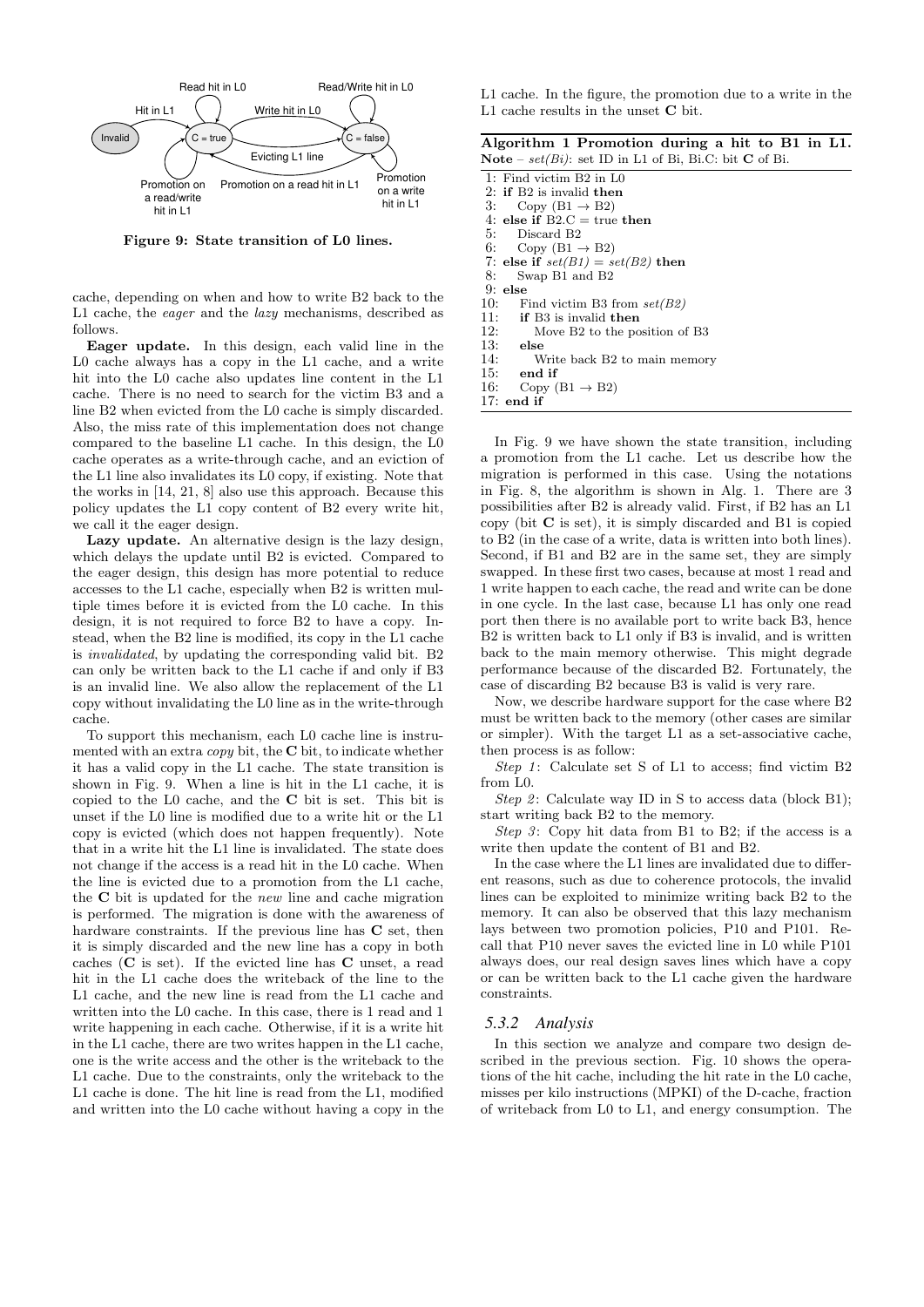

**Figure 10: Hit cache operations.**

L0 hit rate and the writeback fraction are computed by dividing the number of L0 hits and writebacks by the total number of accesses to the D-cache, respectively. MPKI and energy consumption are normalized to the baseline L1 cache. For each eager and lazy design, we show the results for the L0 cache of 2, 4 and 8 ways, and the 4-way L1 cache of 4KB, 8KB, and 16KB.

First, the L0 hit rate is very similar with different L1 sizes and designs, and is similar to that in Fig. 5, with the difference less than 1%. For a 2-way L0 cache, the hit rate is about 45% while in a 8-way L0 cache it is around 75%. This confirms the importance of the L0 cache in reducing accesses to the L1 cache. Second, the MPKI of the eager design is the same with the baseline L1 design, while that of the lazy design is around 5% higher. It is interesting that for the L1 size of 4BK and 8KB, the misses decrease when the associativity of the L0 increases, while they increase for the 16KB L1 cache. Third, let us compare the fraction of L0-L1 writebacks. In general, with the same L0 and L1 sizes, the lazy design offers around 2 to 3 times less writebacks than the eager design. This confirms that a line can be updated multiple times while in the L0 cache.

For the eager design, a high L0 associativity creates more updates to the L1 cache, while in the lazy design, it saves more writebacks. For example, an 8-way L0 has around 20% writebacks with eager design, while it is only 5% with the lazy design.

Finally, let us analyze the saving of energy consumption. It is obvious that high L0 hit rate and low writeback fraction combined help save more energy due to less accesses to the L1 cache, especially when the L1 access energy is high. Due to this fact both the eager and lazy designs see the best energy savings with a 4-way L0 cache, but not a 2-way nor 8-way one with the L1 cache of 4KB and 8KB. For the 16KB L1 cache, the 8-way L0 cache saves more compared to the 4-way L0 cache. Compared to the eager design, the lazy design saves more energy, with around 10% more. For the target 16KB L1, the 8-way L0 energy saving of the eager design is30% while that of the lazy design is up to 50%.

In summary, the eager design saves about 30% access energy without impacting performance, while the lazy design saves 50% but with 5% more misses.

## 6. RELATED WORK

In the previous sections we have compared our study with several prior studies. This section summarizes them as well as discusses more related work. In the best or our knowledge, our work is the first to study data migration in a systematic way. From the exploration we find new opportunities to optimize the L0 cache design. Compared to the victim cache [13], the flow cache design is simpler and uses the L0 cache to filter accesses to the L1 cache, hence achieve similar conflict miss reduction, while requires less energy. We achieve our goals due to the victim cache targets high performance processors, while ours is the embedded processors. The hit cache may be closest to the filter cache [14] and the block buffering work [8, 21]. In [14], the filter cache is placed in between the processor and the L1 cache. In fact the filter cache can be considered another version of the buffering blocks in [21]. In these works, the L0 hit rate must be high enough to compensate the increased latency between the processor and the L1 cache. Later the work in [8] designs the L0 cache as a write-through cache, and it do not impact the system's performance. In our design, we further study the tradeoffs between performance and energy, and from that propose two configurations addressing the tradeoffs. Note that the filter cache is proposed for the embedded processors, and the block buffering work is proposed for high performance ones.

Besides these designs, other designs also exploit a small L0 cache [24, 3, 11, 4, 7, 9]. In the HotSpot cache [24] and its variant [3], the L0 cache is used in the I-cache to store "hot" loops which have high execution fraction, to reduce accesses to the L1 cache. It does so by using the BTB to identify fetch addresses which belong to the hot loops. A similar approach [7] stores basic instruction blocks in a Tagless Instruction Cache. It also uses the BTB to store block information. Another approach [11] is similar to our design in that the L0 cache is known to be hit or missed before real accesses from the processor. That work is targeted for the instruction cache. The loop cache [9] focuses on designing cache to store loops for special purposes. The Non-Temporal Streaming cache [19] improves the direct-mapped L1 cache by using a small cache to hold non-temporal lines and targeted numerical programs. The scratchpad memory [4] was proposed to store critical data to avoid long accesses to the memory. In terms for access determination from the processor, the study in [16] proposes to do the set determination in parallel with the load store queue access, hence saving time comparing set IDs. Our study is proposed for the data cache, where the L0 tag comparison is moved to the processor pipeline.

# 7. CONCLUSIONS

In this paper we show that a migration policy between an L0 cache and an L1 data cache is crucial in optimizing cache performance in an embedded processor. We systematically investigated different policies during an insertion and a promotion, and found two configurations which have potential applications. The first is the *flow cache*, which reduces conflict misses in a direct-mapped L1 cache. By comparing to the victim cache, we show that the flow cache is a suitable